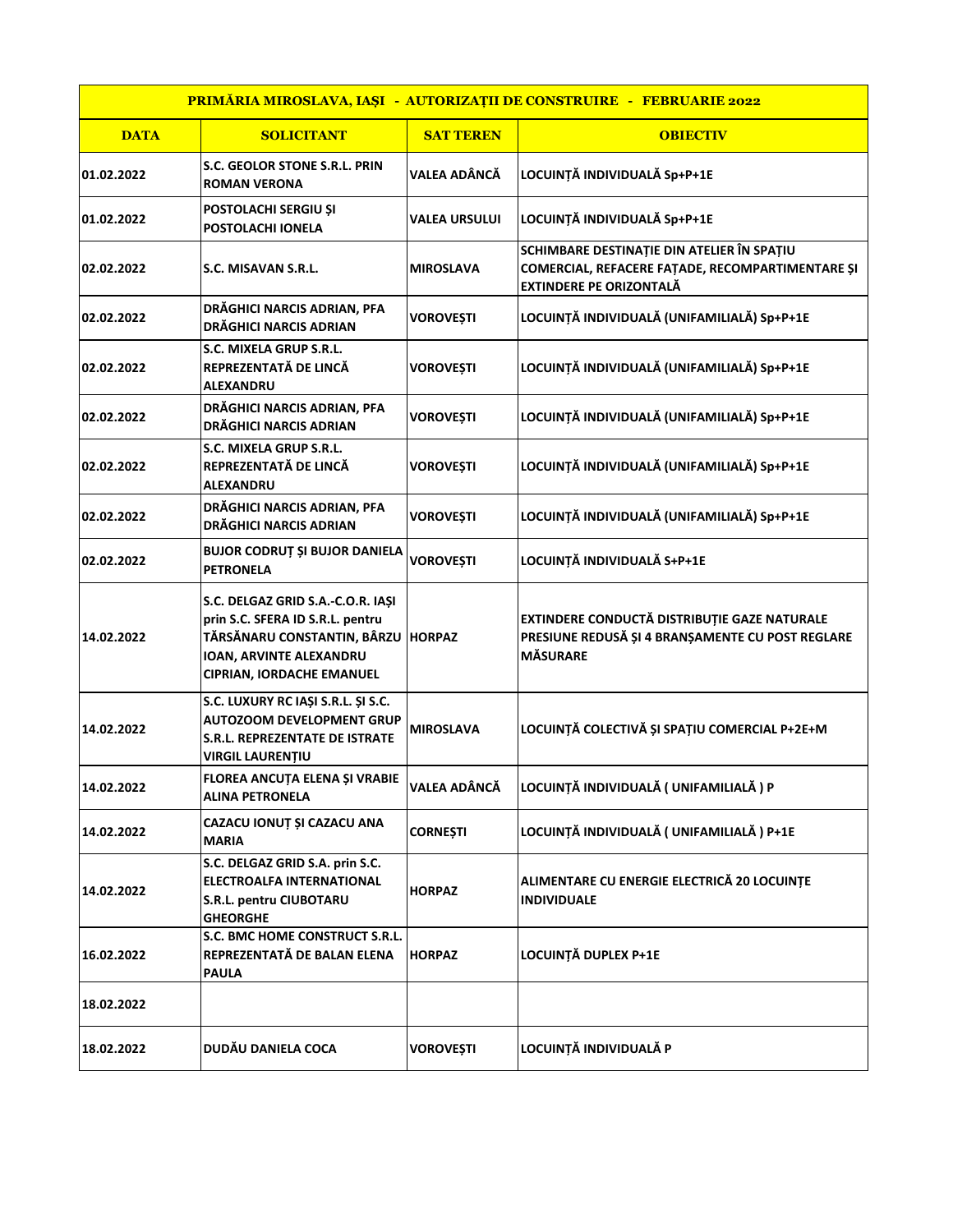| 18.02.2022 | CONSILIUL JUDEȚEAN IAȘI PRIN<br>DIRECȚIA GENERALĂ DE<br>ASISTENȚĂ SOCIALĂ ȘI PROTECȚIA<br><b>COPILULUI IAȘI</b>        | <b>CORNEȘTI</b>      | CONSTRUIRE ȘI DOTARE CASĂ DE TIP FAMILIAL P+1E,<br>ÎMPREJMUIRE ȘI ORGANIZARE DE ȘANTIER ÎN SAT<br>CORNEȘTI, COMUNA MIROSLAVA, JUD. IAȘI, NC 79465 ÎN<br><b>CADRUL PROIECTULUI " ÎNCHIDEREA CENTRULUI</b><br>REZIDENȚIAL BUCIUM IAȘI"        |
|------------|------------------------------------------------------------------------------------------------------------------------|----------------------|---------------------------------------------------------------------------------------------------------------------------------------------------------------------------------------------------------------------------------------------|
| 18.02.2022 | CONSILIUL JUDEȚEAN IAȘI PRIN<br>DIRECȚIA GENERALĂ DE<br>ASISTENȚĂ SOCIALĂ ȘI PROTECȚIA<br><b>COPILULUI IAȘI</b>        | <b>CORNEȘTI</b>      | <b>CONSTRUIRE ȘI DOTARE CASĂ DE TIP FAMILIAL P+1E,</b><br>ÎMPREJMUIRE ȘI ORGANIZARE DE ȘANTIER ÎN SAT<br>CORNEȘTI, COMUNA MIROSLAVA, JUD. IAȘI, NC 79434 ÎN<br><b>CADRUL PROIECTULUI " ÎNCHIDEREA CENTRULUI</b><br>REZIDENȚIAL BUCIUM IAȘI" |
| 18.02.2022 | <b>CIUDIN MAXIM</b>                                                                                                    | <b>CORNEȘTI</b>      | MODIFICARE PROIECT ÎN CURS DE EXECUȚIE AUTORIZAT<br>PRIN AC 198/13.03.2020 - CONSTRUIRE LOCUINȚĂ<br><b>INDIVIDUALĂ P+M</b>                                                                                                                  |
| 18.02.2022 | PALADI RADU ADRIAN                                                                                                     | <b>VALEA ADÂNCĂ</b>  | LOCUINȚĂ INDIVIDUALĂ ( UNIFAMILIALĂ ) P+1E                                                                                                                                                                                                  |
| 18.02.2022 | <b>TURCANU EUGEN DAN ȘI</b><br><b>TURCANU ANA MARIA</b>                                                                | <b>VALEA URSULUI</b> | LOCUINȚĂ INDIVIDUALĂ ( UNIFAMILIALĂ ) P+M                                                                                                                                                                                                   |
| 18.02.2022 | CONSILIUL JUDEȚEAN IAȘI PRIN<br><b>DIRECȚIA GENERALĂ DE</b><br>ASISTENȚĂ SOCIALĂ ȘI PROTECȚIA<br><b>COPILULUI IAȘI</b> | <b>CORNESTI</b>      | CONSTRUIRE ȘI DOTARE CASĂ DE TIP FAMILIAL P+1E,<br>ÎMPREJMUIRE ȘI ORGANIZARE DE ȘANTIER ÎN SAT<br>CORNEȘTI, COMUNA MIROSLAVA, JUD. IAȘI, NC 79428 ÎN<br><b>CADRUL PROIECTULUI " ÎNCHIDEREA CENTRULUI</b><br>REZIDENȚIAL C.A. ROSETTI IAȘI"  |
| 18.02.2022 | DIACONU DOMUȚA PETRU ȘI<br>DIACONU DOMUȚA OANA<br><b>FLORENTINA</b>                                                    | <b>VALEA ADÂNCĂ</b>  | LOCUINȚĂ INDIVIDUALĂ S+P+1E                                                                                                                                                                                                                 |
| 18.02.2022 | BACIU ȘTEFAN ȘI BACIU MARIA<br>CRISTINA, SIMIONESCU VASILICĂ<br>ILIUȚĂ ȘI SIMIONESCU MARINELA                          | <b>HORPAZ</b>        | DOUĂ LOCUINȚE INDIVIDUALE (UNIFAMILIALE) Sp+P ȘI<br>$P+1E$                                                                                                                                                                                  |
| 18.02.2022 | ONUȚ MARIUS ȘI ONUȚ MIHAELA                                                                                            | <b>VALEA ADÂNCĂ</b>  | LOCUINȚĂ DUPLEX P+1E                                                                                                                                                                                                                        |
| 18.02.2022 | S.C. TROFEE PĂUȘEȘTI S.R.L.<br>REPREZENTATĂ DE HULUB<br><b>CIPRIAN CONSTANTIN</b>                                      | <b>VALEA ADÂNCĂ</b>  | LOCUINȚĂ DUPLEX P+1E                                                                                                                                                                                                                        |
| 18.02.2022 | S.C. TROFEE PĂUȘEȘTI S.R.L.<br>REPREZENTATĂ DE HULUB<br><b>CIPRIAN CONSTANTIN</b>                                      | <b>VALEA ADÂNCĂ</b>  | LOCUINȚĂ DUPLEX P+1E                                                                                                                                                                                                                        |
| 21.02.2022 | ONUȚ MARIUS ȘI ONUȚ MIHAELA                                                                                            | VALEA ADÂNCĂ         | MODIFICARE TEMĂ DE PROIECTARE AUTORIZATĂ PRIN AC<br>424/29.06.2021                                                                                                                                                                          |
| 21.02.2022 | S.C. BITUMAX S.R.L.                                                                                                    | <b>BRÄTULENI</b>     | MODIFICARE TEMĂ DE PROIECTARE PENTRU PROIECTUL<br>AUTORIZAT PRIN A.C. 408/24.06.2021 - CONSTRUIRE HALĂ<br>DEPOZITARE CU FUNCȚIUNI MULTIPLE                                                                                                  |
| 23.02.2022 | <b>SUIU ELENA ADRIANA</b>                                                                                              | VALEA URSULUI        | LOCUINȚĂ INDIVIDUALĂ ( UNIFAMILIALĂ ) P+M                                                                                                                                                                                                   |
| 23.02.2022 | <b>IFRIM ELENA OANA</b>                                                                                                | <b>VALEA URSULUI</b> | LOCUINȚĂ INDIVIDUALĂ ( UNIFAMILIALĂ ) P+M                                                                                                                                                                                                   |
| 23.02.2022 | <b>PINTILII VIOREL</b>                                                                                                 | <b>MIROSLAVA</b>     | LOCUINȚĂ INDIVIDUALĂ ( UNIFAMILIALĂ ) P+M                                                                                                                                                                                                   |
| 23.02.2022 | <u>S.C. PROCONSIL GRUP S.R.L.</u><br>REPREZENTATĂ DE COJOCARU<br><b>VASILE SILVIU</b>                                  | <b>BRÄTULENI</b>     | <b>IMPREJMUIRE TEREN</b>                                                                                                                                                                                                                    |
| 23.02.2022 | MIRON SERGIU IONUȚ ȘI DUCA<br><b>ANCA MIHAELA</b>                                                                      | <b>VALEA URSULUI</b> | MODIFICARE PROIECT PRIVIND CONSTRUIRE LOCUINȚĂ<br>INDIVIDUALĂ P+1E AUTORIZATĂ CONFORM AC 1036/2019                                                                                                                                          |